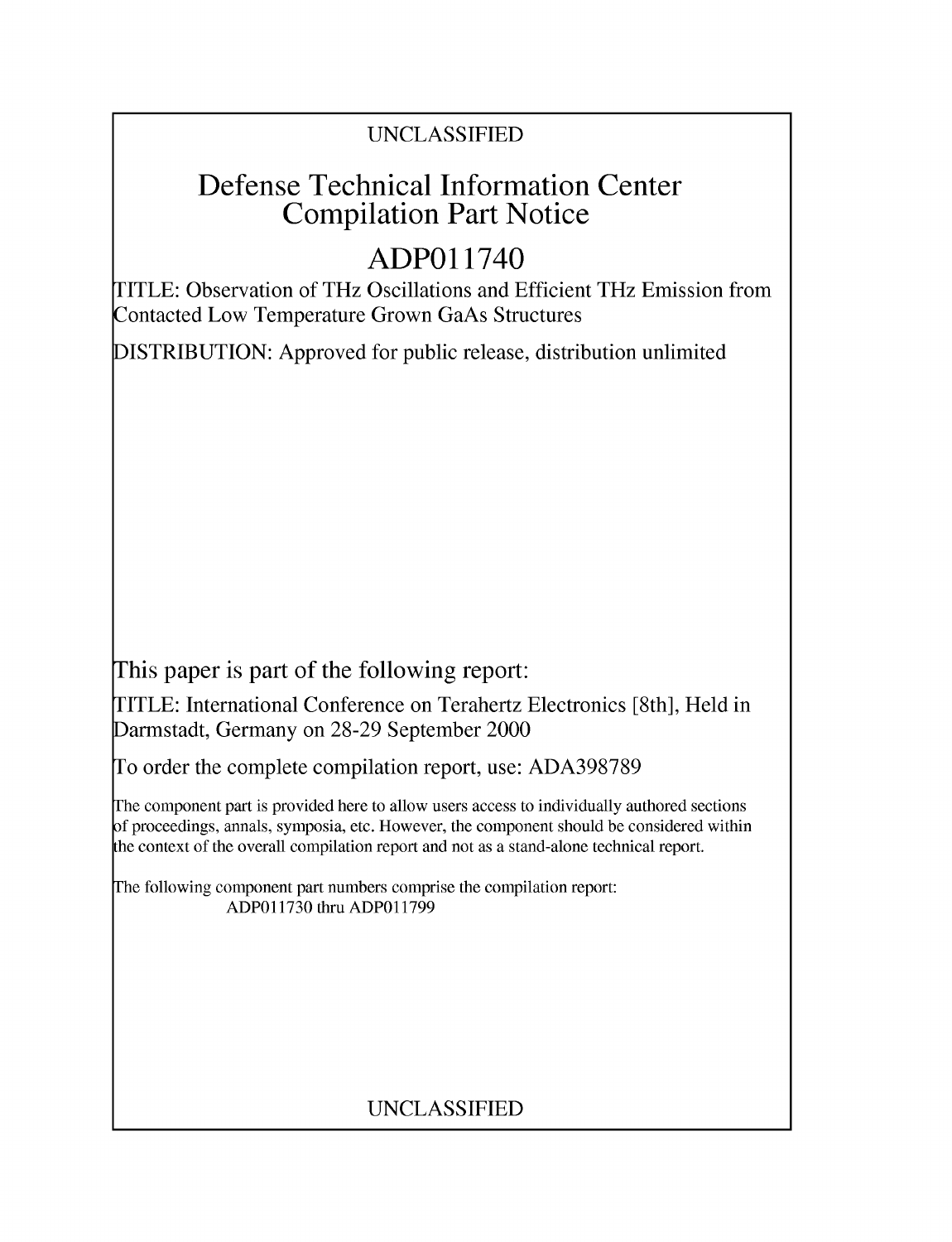# Observation of THz oscillations and efficient THz emission from contacted low temperature grown GaAs structures

Christian Steen, Sönke Tautz, Peter Kiesel, S. U. Dankowski, Gottfried H. Döhler, Ulrich D. Keil, Gregor Segschneider, Karsten Siebert, and Hartmut G. Roskos, Viktor Krozer

transmission experiments in low temperature grown GaAs (LT-GaAs) layers under high electric fields. The fields were (LT-GaAs) layers under high electric fields. The fields were First, we have observed a rather strong increase of the induced by voltages up to 60 V applied to interdigitated recombination or transing times with increasing contacts with a few  $\mu$ m period. Up to about 10 oscillations This is, of course, an effect which negatively affects the of the field-induced transmission changes with a period of performance of photomixers. Due to a decreasing T = 2.2 ps were detected in a structure where the high- recombination rate the **DC** component of the carrier frequency effective length of the contacts was kept short. The large amplitude of the AC component of the density increases in comparison to the AC component.<br>
differential transmission signal indicated that the Therefore, the ratio of the THz component of the amplitude of the light pulse induced oscillating electric field photocurrent to the (purely dissipative) DC photocurrent<br>has to be of the same order of magnitude as the applied DC decreases accordingly. Secondly, however, has to be of the same order of magnitude as the applied DC field. Thus the same has to be true also for the AC voltage between the fingers. In order to test this interpretation we periods in the low ps range. These oscillations were have performed photomixing experiments. They yield a particularly pronounced in sample structures with a large maximum emitted rf power of about 60 nW at a beat capacitance, which were specifically designed to contain frequency of  $v = 1/T = 0.44$  THz, at only 10 mW of incident a sufficiently large reservoir of charge to feed the optical laser power. Computer simulations yield the same<br>photocurrent generated by the pump beam without frequency for the contact structure considered as a photocurrent generated by the pump beam without causing a collapse of the applied voltage. From an exercistry patch antenna.

GaAs grown by molecular beam epitaxy (MBE) at unusually low temperatures (200 to 350°C) (LT-GaAs) exhibits, after suitable thermal annealing, both very short Therefore, we have also performed photomixing lifetimes for photo-generated carriers (down to the sub-<br>experiments as a function of difference frequency of the ps range) and very high specific resistance (close to the value for intrinsic GaAs) [1-2]. These properties are emission of radiation at a resonance frequency of about attributed to fast recombination and/or capture of the 0.44 THz with a FWHM of about 12%. In order to photo-generated electrons and holes by a high density of understand these findings in detail and in order to further deep traps. Due to these properties LT-GaAs has proven improve the design of the sample structure in the future, as a very promising material for efficient THz generation we have performed computer simulations of the device by photomixing [3-5]. In photomixers high DC fields are in terms of a micro-strip patch antenna. These present in the active region between the contacts, which calculations yield excellent agreement with the spatially separate electrons and holes close to the experimental findings. contacts. In order to investigate the influence of these fields on the relaxation and recombination kinetics we In Section II of this paper we sketch the design of the have performed fs differential transmission experiments sample. In Section III we report on the Differential on LT-GaAs layers with interdigitated metal-

*Abstract* – We have performed femtosecond differential semiconductor-metal (MSM-) contacts as a function of transmission experiments in low temperature grown GaAs applied DC bias. We have found two important results. recombination or trapping times with increasing bias. Therefore, the ratio of the THz component of the photocurrent to the (purely dissipative) DC photocurrent oscillations of the differential transmission signal with analysis of the time-resolved transmission oscillations I. INTRODUCTION we have deduced an AC field amplitude which is of the same order of magnitude as the applied DC field, indicating that this sample structure should represent an efficient THz oscillator under photo-mixing conditions. two lasers. In fact, we observed a high efficiency for the

photomixing experiments and of the simulations of the C. Steen, S. Tautz, P. Kiesel, **S.** Dankowski and **G.** Dbhler are with antenna are described in Sections IV and V. We conclude with a brief outlook in Section VI.

The 1.4 µm thick LT-GaAs layer was grown by MBE at 4, D-60054 Frankfurt 250 °C and annealed ex-situ at 600 °C for two minutes. Krozer is with the Fakultät für Elektrotechnik und Interdigitated Ti/Au contacts (finger width of 1  $\mu$ m,

the Institut für Technische Physik I, Univerität Erlangen-Nürnberg, Erwin-Rommel-Str.1, D-91058 Erlangen

U. Keil is with the Microelectronic Centret, Technical University of Denmark, DK-2800 Lyngby II. SAMPLE

G. Segschneider, K. Siebert, and H.G. Roskos are with the

Informatiostechnik, TU Chemnitz, Reichenhainer Str. 70, D-09126 Chemnnitz finger length of 20 pm and finger spacing varying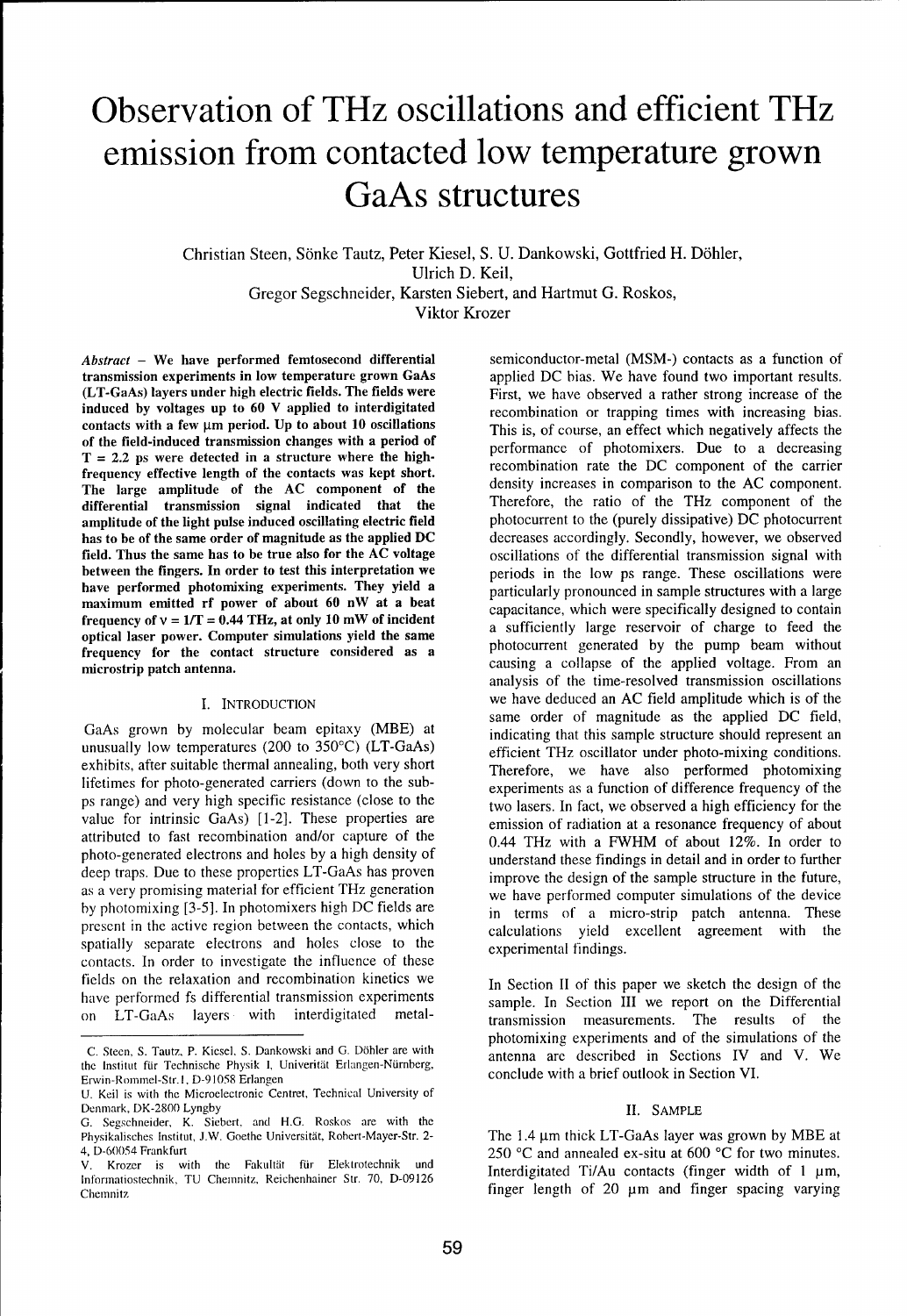

The upper layer, shown in the right part, is also text).

between 3 and 6  $\mu$ m) and the "bottom contact layer" (depicted on the left hand side of Fig. 1) were deposited by photolithography and metal evaporation  $(200 \text{ Å } -0.1$ and the hatched area shown in Fig. 1, the sample was covered by an approximately 1 µm thick polyimide delay [ps] layer. On top, another Ti/Au layer (200 A/1500 **A)** was deposited with the shape shown on the right hand side of Fig. 2: Differential transmission at hv **=** 1.43 eV for Fig. 1. This way, a patch antenna is formed. The center stripe is connected to the ,,bottom contact layer" and to  $U = 0, 20, 30, 40, 50,$  and 60 V. For  $U > 20$  V the transmission signal exhibits an AC the left one of the interdigitated contacts on the LT-<br>Contacts of the wiss in the component with a period of 2.25 ps. (The curve GaAs layer. The U-shaped part, which forms the ,,top for  $U = 0$  is reduced by a factor 2). contact layer", establishes the metallic connection to the right side of the finger contacts. The capacitor formed by the two Ti/Au layers with the polyimide layer as a decreases with increasing electric field. Therefore, a dielectric ( $\epsilon$  = 4) in between is 4.3 pF. 1150 Å of SiO<sub>x</sub>, transient decrease of the electric field results in an evaporated at the area with the intedigitated finger increase of absorption and, hence, a transmission lower<br>contects serve as surface passivation and anti-reflection than in the dark case. A decrease of the electric field contacts, serve as surface passivation and anti reflection than in the dark case. A decrease of the electric field can<br>coating Finally the whole sample was removed from the caused by internal screening due to mobile or tra coating. Finally, the whole sample was removed from the caused by internal screening due to mobile or trapped<br>the substrate by the epitaxial lift-off<sup>\*</sup> technique [6] and carriers, which become spatially separated by the e the substrate by the ,,epitaxial lift-off technique  $[6]$  and carriers, which become spatially separated by the electric<br>carriers, which become spatially separated by the electric<br>dield. But it can also originate from a b glued onto a 0.2 mm thick glas substrate. For the field. But it can also originate from a break-down of the government of the field. But it can also originate from a break-down of the entity of process a 50 nm thick accrit epitaxial lift-off process a 50 nm thick ,,sacrificial" AlAs voltage at the finger contacts due to the high transient<br>high transient photoconductivity [7]. If the contacts are part of a layer had been grown on the GaAs substrate prior to the growth of the LT-GaAs layer.<br>growth of the LT-GaAs layer.

performed with a mode-locked Ti-Saphire laser and more suppressed and the transient transmission providing pulses with a FWHM of 100 fs at a repetition signal is dominated by the Franz-Keldysh absorption. rate of 76 MHz. The photon energy hv of the pulses was The AC component of this signal exhibits a voltagetunable (simultaneously for pump and probe beam) from independent period of about 2.25 ps. The decay of this 1.4 to 1.5 eV, i.e. from below the band gap energy of component is significantly slower  $(\tau_{AC} \approx 5$  to 10 ps) than GaAs  $(E_g = 1.42 \text{ eV}$  at room temperature) to values the decay of the DC component of the transient substantially above. In Fig. 2 the relative transmission transmission changes  $(\tau_{FC} \approx 3 \text{ ps})$ , which reflects the changes, measured at a photon energy of  $1.43 \text{ eV} = E_g + \text{time constant for return of the electric field in the sample}$ 10 meV (i.e. less than the thermal energy kT above band to its original value in the dark state, when the photogap) taken for different applied voltages are shown as a induced electrons and holes have disappeared due to function of the delay time of the probe beam. The extraction at the contacts or due to trapping or density of electron hole pairs generated in the LT-GaAs recombination within the LT-GaAs layer. The fact that layer by a single pulse was estimated to be about the AC signal persists even after the DC signal has  $2x10^{18}$  cm<sup>-3</sup>. At zero volt the relative transmission  $\Delta T/T$  disappeared, its voltage-independent period and, last but increases due to bleaching of the absorption resulting not least, the large amplitude observed for the special

decays with a time constant of about 700 fs. At finite 300 fields there are two effects contributing to the transient  $200 - \left[\begin{array}{ccc} 200 - \frac{1}{2} & \frac{1}{2} \\ \frac{1}{2} & \frac{1}{2} \\ \frac{1}{2} & \frac{1}{2} \\ \frac{1}{2} & \frac{1}{2} \\ \frac{1}{2} & \frac{1}{2} \\ \frac{1}{2} & \frac{1}{2} \\ \frac{1}{2} & \frac{1}{2} \\ \frac{1}{2} & \frac{1}{2} \\ \frac{1}{2} & \frac{1}{2} \\ \frac{1}{2} & \frac{1}{2} \\ \frac{1}{2} & \frac{1}{2} \\ \frac{1}{2} & \frac{1}{2} \\ \frac{1}{2} & \frac$ heating of the electron hole plasma, resulting in a fast **100- 100- <b>100- 100- 100- 100- 100- 100- 100- 100- 100- 100- 100- 100- 100- 100- 100- 100- 100- 100- 100- 100- 100-** 0 0which was very pronounced at zero volt. The second contribution is due to the Franz-Keldysh effect. At the



latter effect will lead to (attenuated) oscillations of the III. DIFFERENTIAL **TRANSMISSION MEASUREMENT** field in the sample. This is exactly, what is observed in our device when a DC bias is applied (Fig.2). At The differential transmission experiments were increasing voltages the bleaching signal becomes more from a high carrier density near the band edges. After design of this sample indicate that the potential between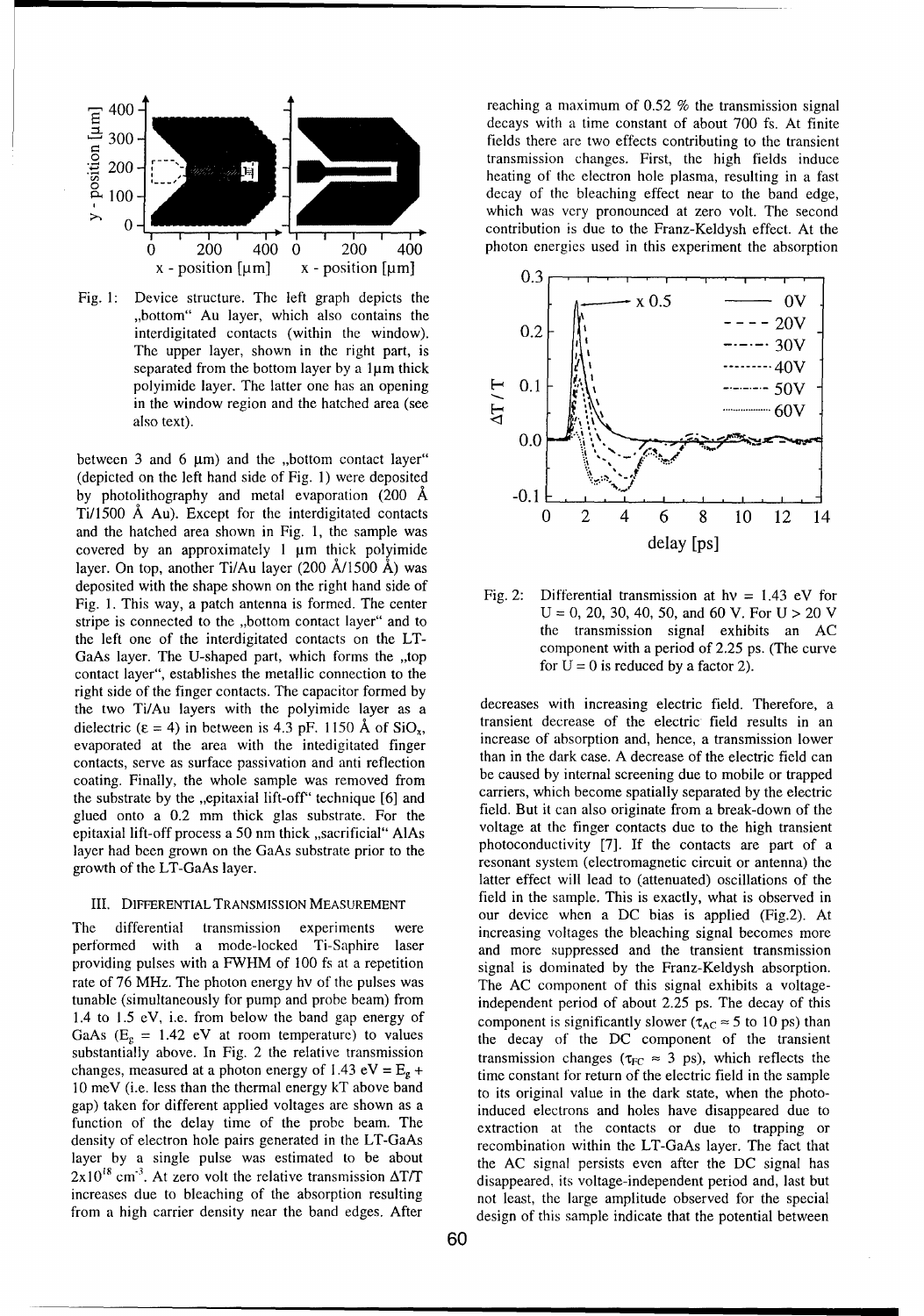the fingers performs (rather weakly attenuated) Frequency 0.46 THz electromagnetic oscillations after each pulse.  $\varphi = 0.0^{\circ}$  0

In order to confirm this assumption we have tested the  $\begin{array}{ccc}\n\sqrt{2} & 0.0 \\
0 & 330\n\end{array}$  30 performance of our sample under periodic excitation  $0$ <sup>-</sup><br>conditions, as described in the following section.  $-10$ -

### IV. PHOTOMIXING EXPERIMENTS

The photomixing experiments were performed with a<br>two color cw-Ti:Saphire laser [8]. With this system we<br>are able to tune each color in the spectral range from  $\frac{12}{60}$  -40<br> $\frac{1}{270}$ two color cw-Ti:Saphire laser [8]. With this system we  $\frac{40}{5}$  270  $\frac{8}{5}$   $\frac{40}{5}$  270  $\frac{1}{5}$   $\frac{6}{5}$   $\frac{1}{5}$  90 are able to tune each color in the spectral range from  $\frac{1}{60}$   $\frac{140}{60}$   $\frac{140}{60}$   $\frac{140}{60}$   $\frac{140}{60}$   $\frac{140}{60}$   $\frac{140}{60}$   $\frac{140}{60}$   $\frac{140}{60}$   $\frac{140}{60}$   $\frac{140}{60}$   $\frac{140}{60}$   $\frac{140}{60}$  $750$  nm to  $850$  nm independently. We illuminate the device from the backside with a spot size of 15 pm. The  $-20 + 240 \sqrt{6}$   $\sqrt{60}$   $\sqrt{60}$   $\sqrt{20}$ generated THz radiation was focused with a teflon-lens  $-10^{-240}$ onto a helium cooled InSb bolometer. The setup is  $\begin{bmatrix} 0 \\ 0 \end{bmatrix}$ 



power spectrum of the emitted THz radiation of the 0.46 THz, which is in excellent agreement with the device in z direction (perpendicular to the plane of the measured values. Fig. 4 shows the current distribution of device in z direction (perpendicular to the plane of the measured values. Fig. 4 shows the current distribution of metallizations). An electric field of 95 kV/cm was our device structure. The current in the top and bottom metallizations). An electric field of 95 kV/cm was our device structure. The current in the top and bottom<br>englished. The average incident optical intensity was plates indicates that the device contact structure operates applied. The average incident optical intensity was plates indicates that the device contact structure operates<br>4.5 mW, We obtained a center frequency of about as a microstrip patch antenna. Clearly three extrema of  $4.5$  mW. We obtained a center frequency of about 0.44 THz and a line width (FWHM) of 54 GHz with a the current density are observable in Fig. 4 in x-Lorentzian data fit. Assuming a  $\delta(t)$ -like excitation this direction. The center finger is used for DC bias supply

an output power of 60 nW. Considering reflection losses



Fig. 5: Angular distribution of the calculated emitted

 $\begin{array}{ccc} 0.6 \end{array}$   $\begin{array}{ccc} \end{array}$   $\begin{array}{ccc} \end{array}$  Higher input intensities destroyed the devices glued on glass due to the poor thermal conductivity of the  $\begin{array}{ccc} 0.4 \end{array}$   $\begin{array}{ccc} \end{array}$   $\begin{array}{ccc} \end{array}$  adhesive and the glass. Considerably higher output power should be achievable with devices attached to a

simulations for the structure. For the simulations shown frequency [THz] here, the SONNET 6.0 software has been used, assuming a resistive active area around the interdigitated Fig. 3: Output power as a function of difference fingers. The open wall boundary conditions have been frequency. The full line depicts the Lorentzian used for the antenna simulations. The radiation pattern fit. has been calculated from the current distribution. In described in detail in [9]. Fig. 3 shows the normalized these simulations we obtain a resonant frequency of normalized normalized  $0.46$  THz, which is in excellent agreement with the corresponds to a damping constant of about 6 ps.<br>
corresponds to a damping constant of about 6 p. and therefore does not exhibit appreciable THz signal.<br>
A t on incident ortical intensity of 10 mW we measured The angular d At an incident optical intensity of 10 mW, we measured The angular distribution of the radiated output power is<br>an output power of 60 nW. Considering ratestion losses depicted in Fig. 5. From this figure we expect a



Fig. 4: Calculated current distribution of the device structure at the resonance frequency.